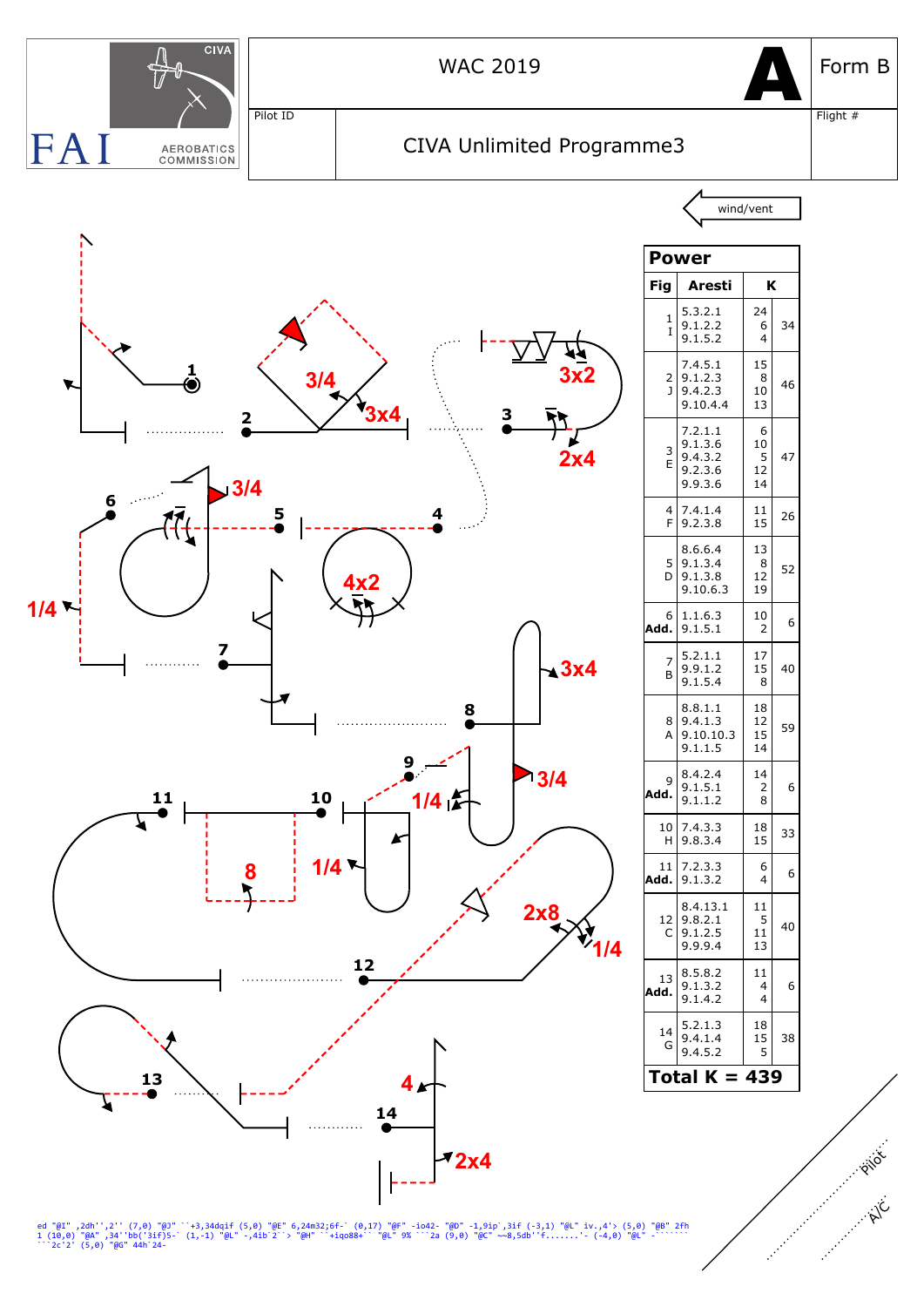

ej "@A" ~~+34bb(.3if..''),5-~> "@F" -io,42- "@D" /-1,9ip3if.'++~ (12,22) "@L" ,4ib.,2 "@H" iqo88 19% "@L" ``2a+`` "@B" 2fh''1'' (5,0) "@<br>E" 6.',24..m,32.;6f- (-1,18) "@L" -.2++ "@I" 2dh.''2..''+++ (0,2) "@J" ."|"3'',34``dq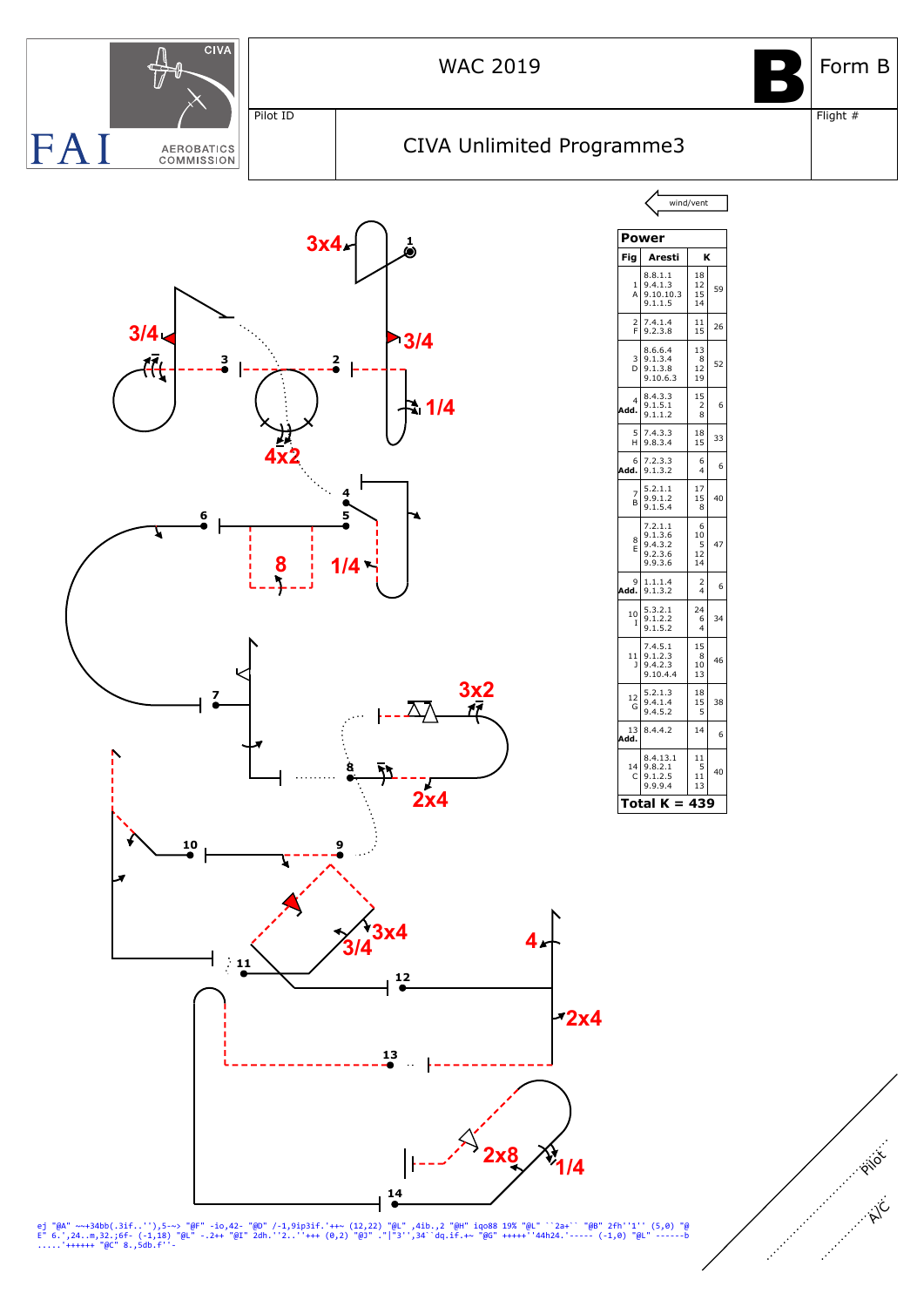

ej "@A" +34''bb(3if.')5-^> "@F" -io42- "@D" -1,9ip3if.'+~~ 7% "@L" ~`4''ibb(`````,4),4...''^> "@J" 3,34dqif "@G" 44h24...''- "@L" -2 "@I<br>" ,2dh..',2...'' "@C" 8,5dbf.--~ (-5,0) "@L" ``-,4''b,4...... "@B" ~++2fh1..... "@E"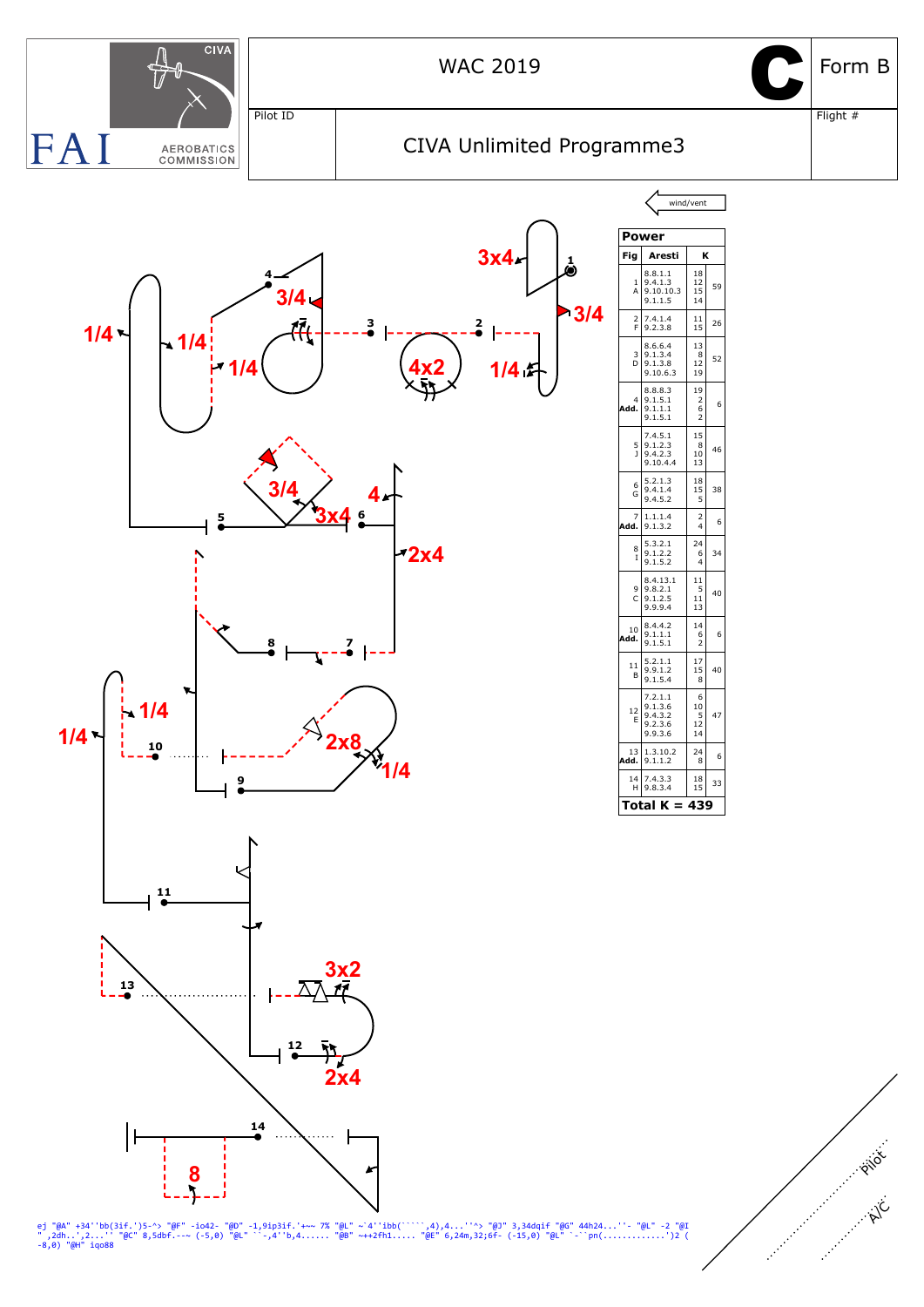

"@J" 3,34dqif "@I" 2dh.2...~ (-2,0) "@B" 2fh1' (-2,0) "@G" 44h''24''- (5,0) "@L" /-``,4b+`` "@A" ~~34;>bb(''3if)`5'-``` (2,0) "@F" -2% `<br>-io42- (3,0) 11% "@L" -`````````````iac(``2```)+````````````` (-7,12) "@E" -3% 6,24m3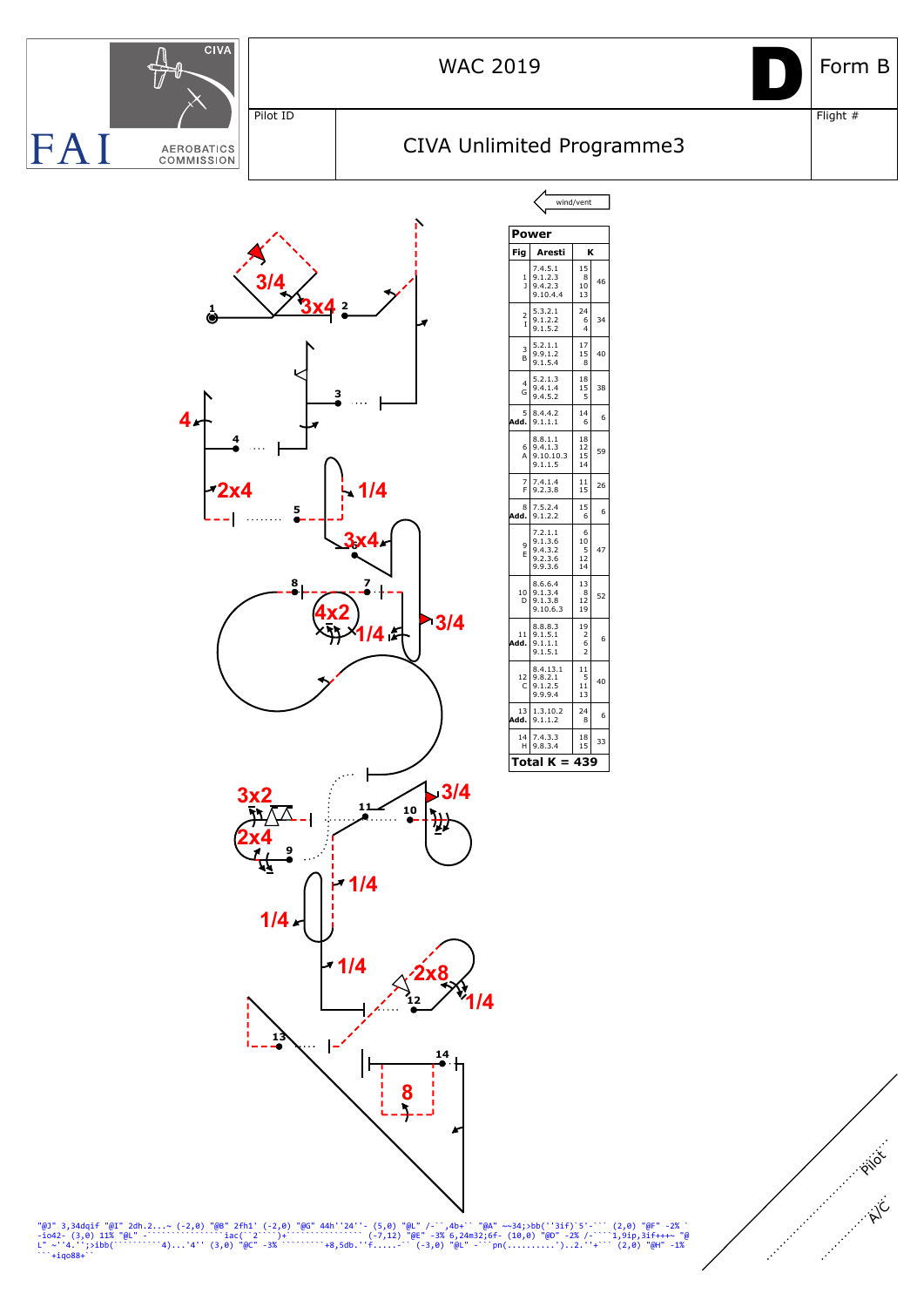

"@I" ,2dh,2.'+ "@J" 2> 3,34dqif "@E" 5% 6,24m32;6f- (-5,25) "@F" 1% -io42~~ (2,0) "@D" -``1,9ip`,3if.' "@L" `+...'4.'irp2~> "@H" ``+iqo8<br>8+` "@L" 9% 2a+``` "@B" '2f''h''1. "@C" ````+'8',5'dbf.- (1,13) "@L" -b.++++~ "@G" ~~ 5----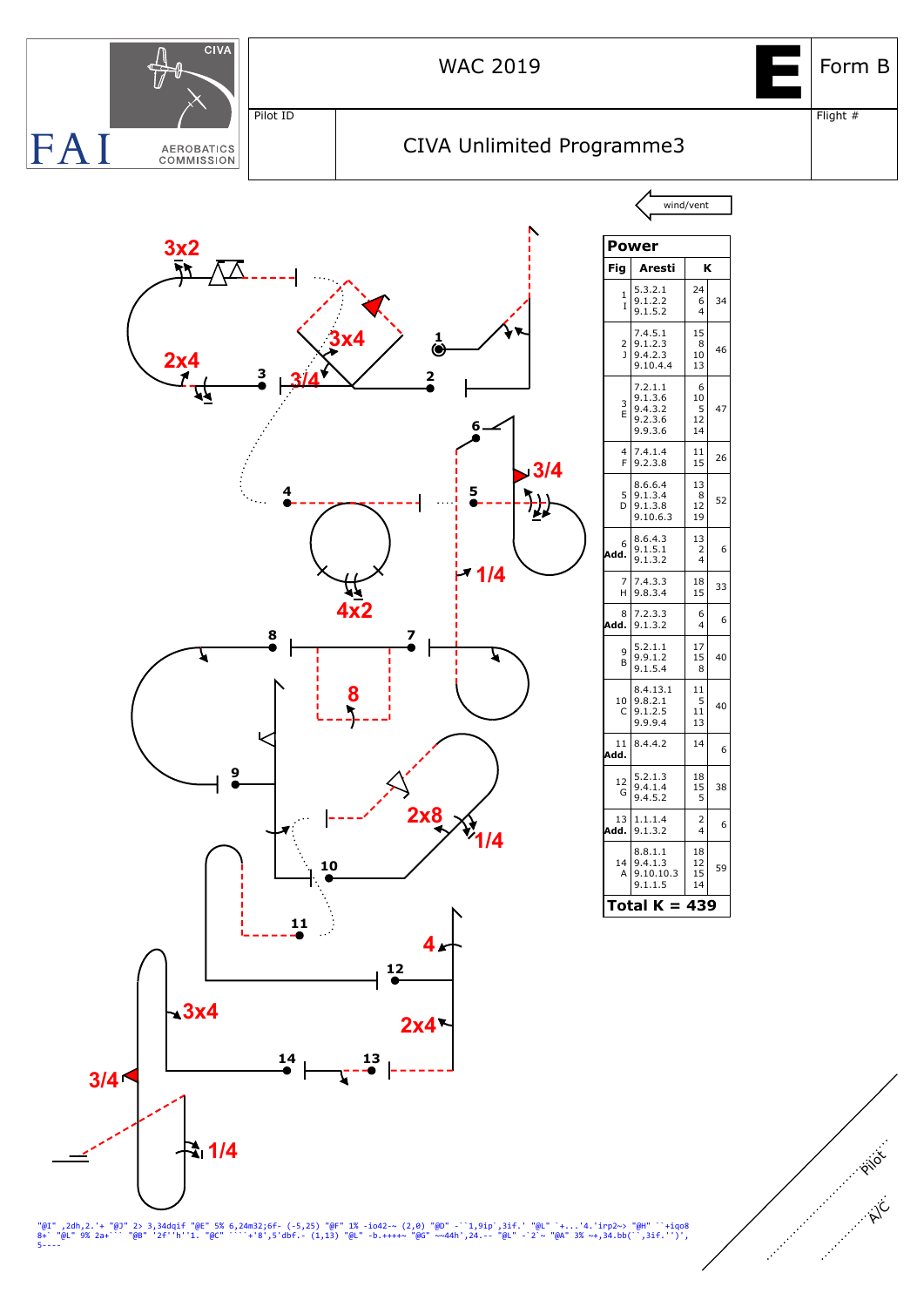

"@E" 6,24m32;6f- (3,8) "@D" -1,9ip,3if (-4,7) "@L" 4iBb(4)4> (-2,19) "@J" 3,34dqif "@G" 44h..'24.''- "@L" -pn2 "@H" iqo88 (2,0) "@I" 2dh<br>..'2...' (22,7) "@A" /`+,34;>bb(3if)5--~^ (-6,-3) "@L" -..4..''ibB(```2).> (12,12) "@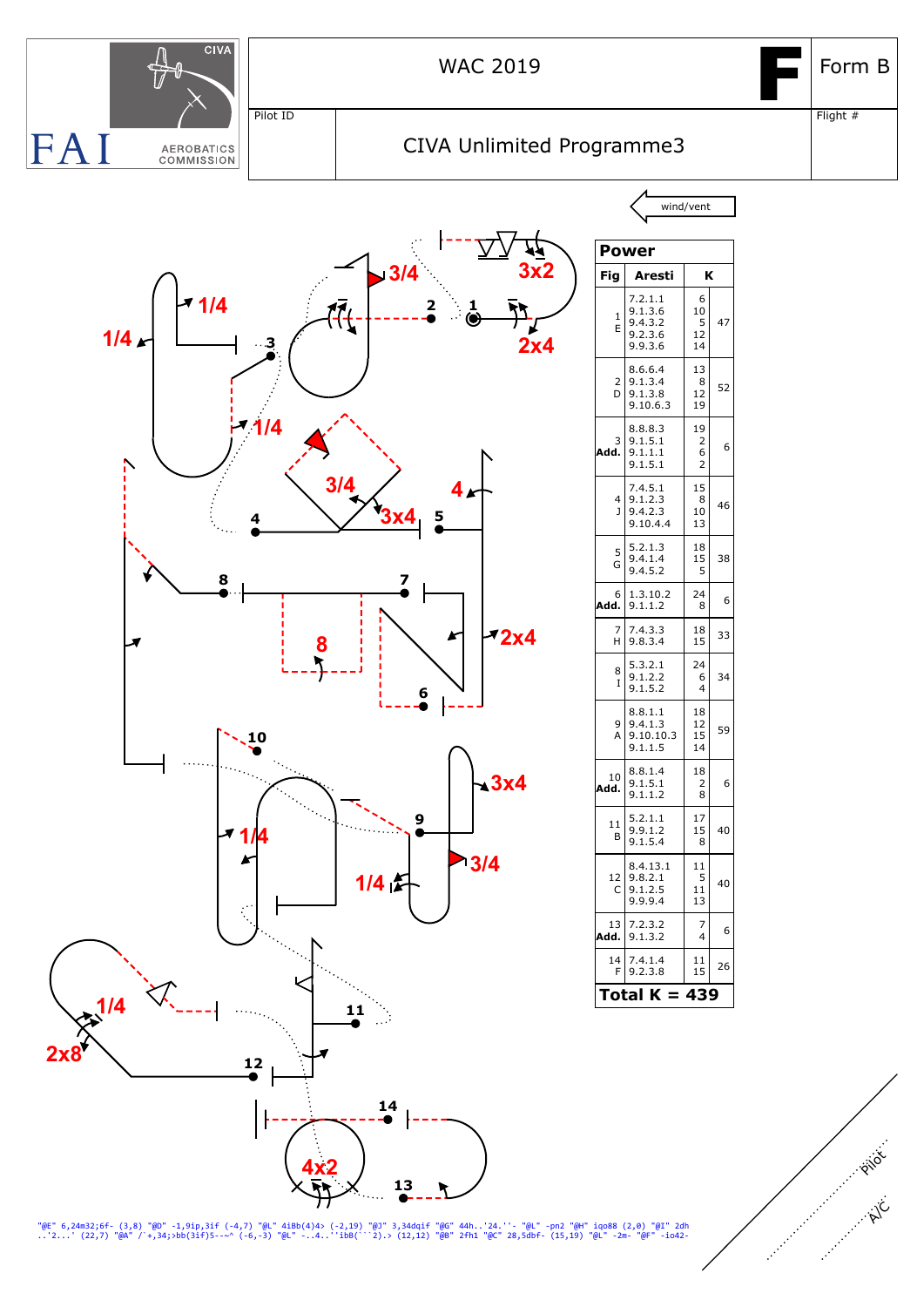

ej "@A" 2% /~++,34`;>bb(``,3if')',5``-``^ (-2,0) "@D" -1,9ip,3if.'' (7,5) -1% "@L" 4.........'ib2> "@H" 3% iqo88 (-6,5) "@L" k.....'2..<br>' (3,1) "@E" 6,24m32;6f- (1,13) "@F" -io42- (-3,2) "@L" -.'in('2'') (18,13) "@B" 2fh1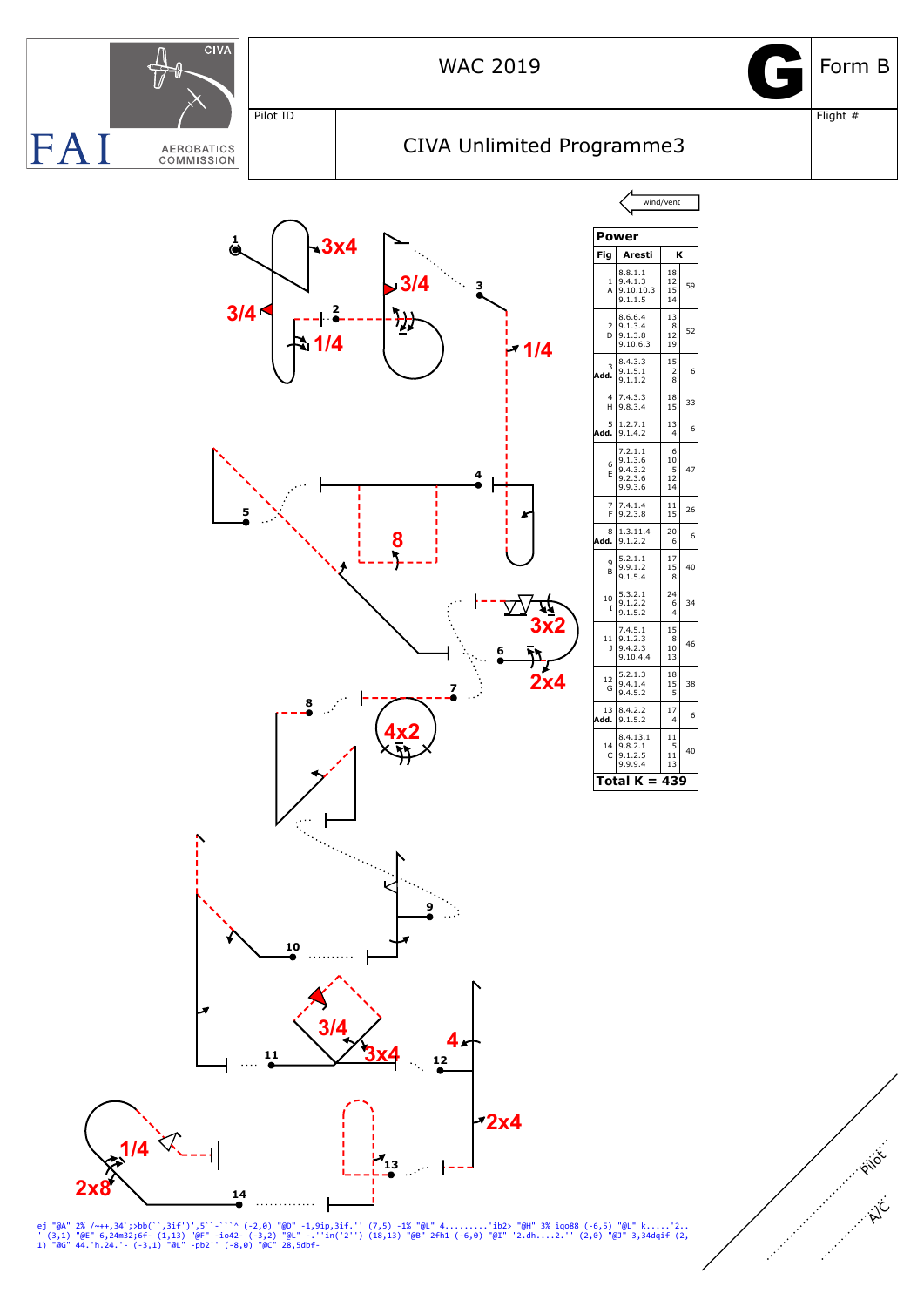

ed "@B" 2fh1'+ "@I" 3% `,2`dh(``).'',2.' (-2,0) "@J" `3'',34`dqif "@G" 5% 44h24'-- (2,0) "@L" -1% -2c.'2..''+~ (2,0) "@E" .6,24m32;6f- (<br>-14,20) "@D" -2% /-```1.'',9ip'',3if.'++++~~ "@L" '',4in(''2..)'4.+^> "@A" +'34.;>bB(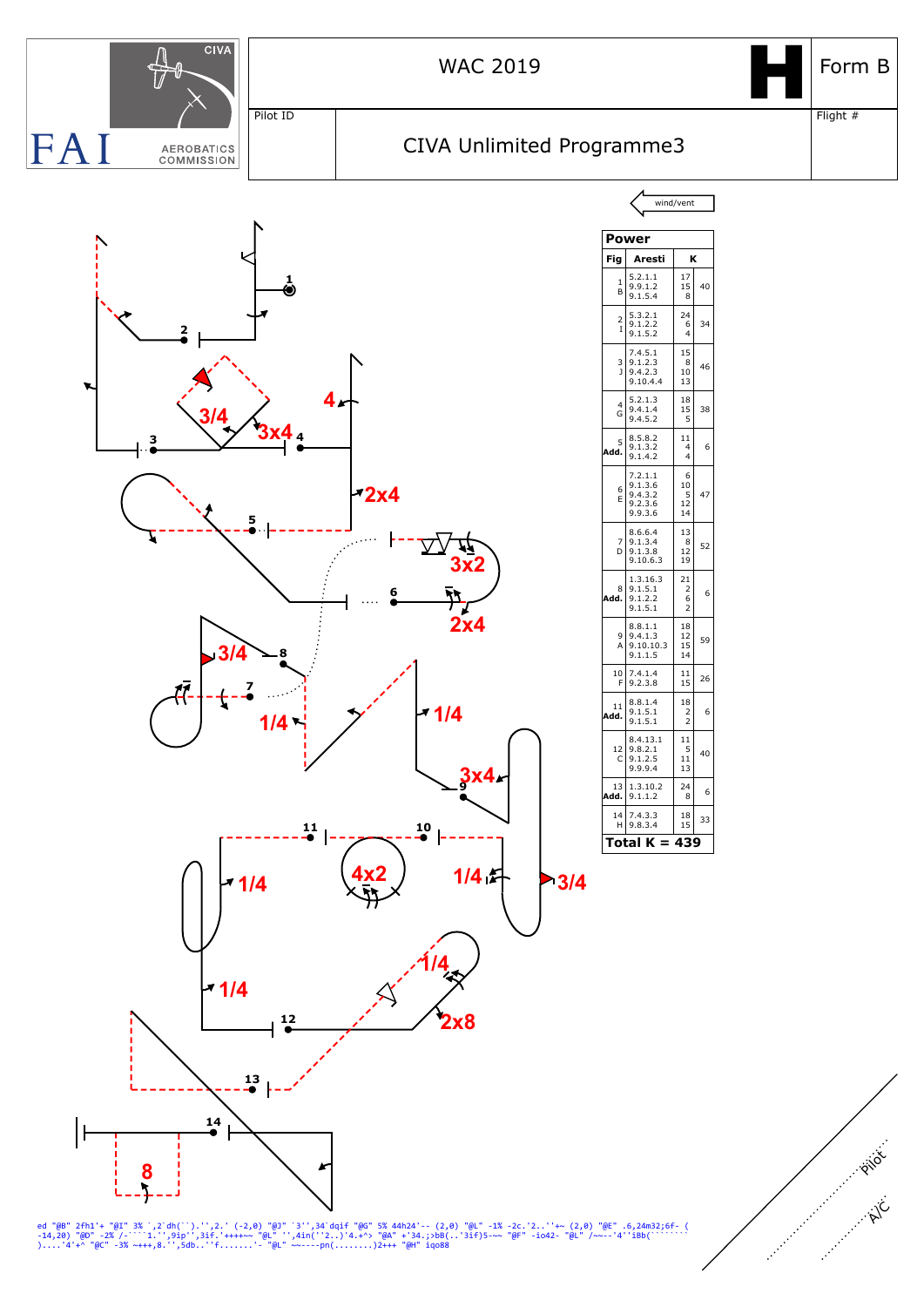

"@J" 3,34dqif "@G" 44h24- (2,0) "@L" -2~~ (2,0) "@I" 2dh..'2..' "@B" 2fh1 "@E" 6,24m32;6f- (15,15) "@F" -io42- "@D" -1,9ip,3if (9,15) "@<br>L" iv4> "@A" ,34bb(3if)5- "@L" ~~-'"|"4'ib`2~> "@H" ```+iqo88+`` "@L" 2a (0,19) "@C"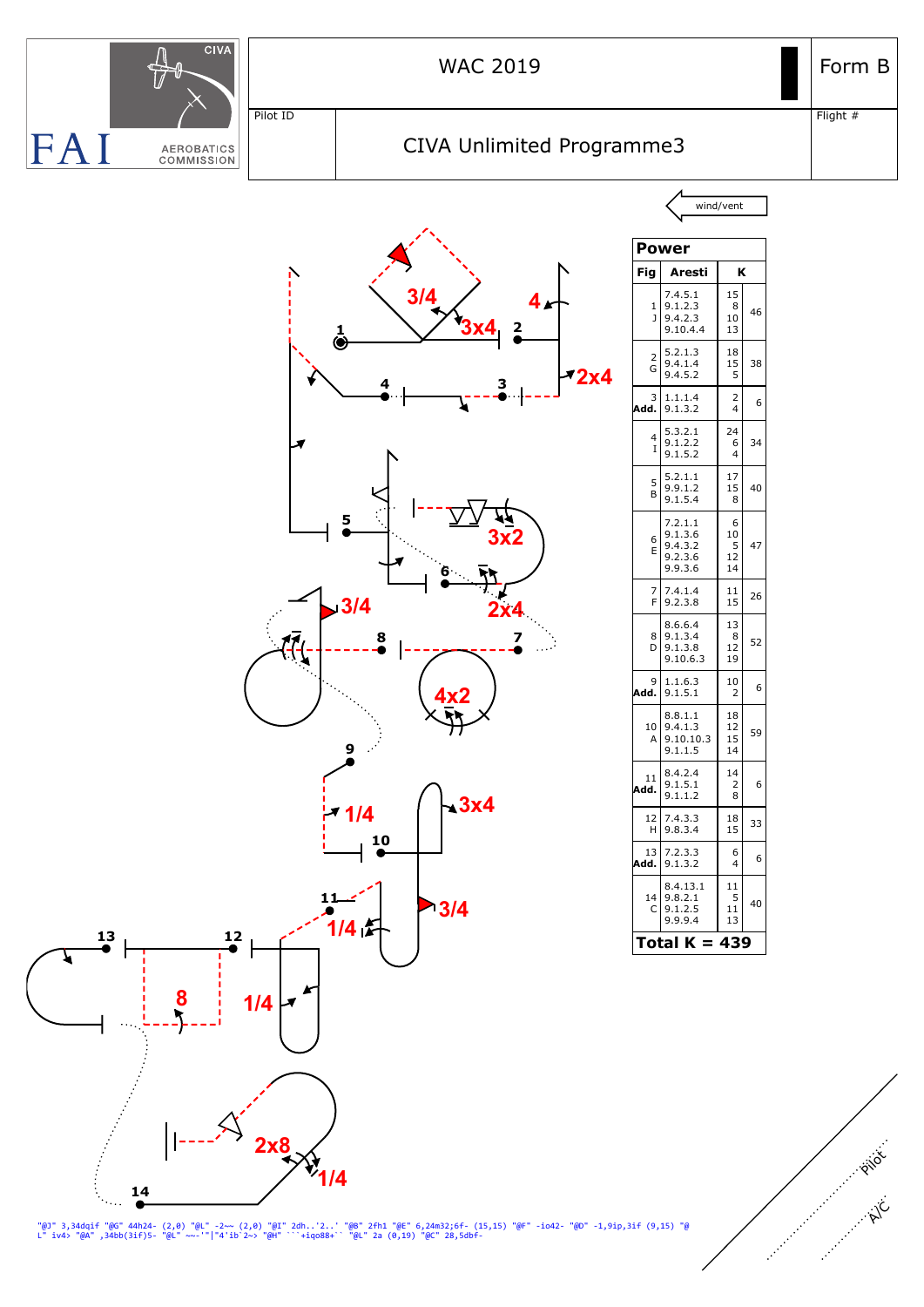![](_page_9_Figure_0.jpeg)

"@J" 3,34dqif (5,0) "@I" 2dh..2..'' (-16,0) "@E" 6,24m32;6f- (2,16) "@D" -1,9ip,3if (-14,8) "@L" iv'',2. "@A" ~+++,34';>bb(...'3if)5.'-<br>"@F" -io42- "@L" -iv.... (-5,0) "@B" 2fh1'+ (-2,0) "@G" ~+44h''24''- (2,0) "@L" -2 (1,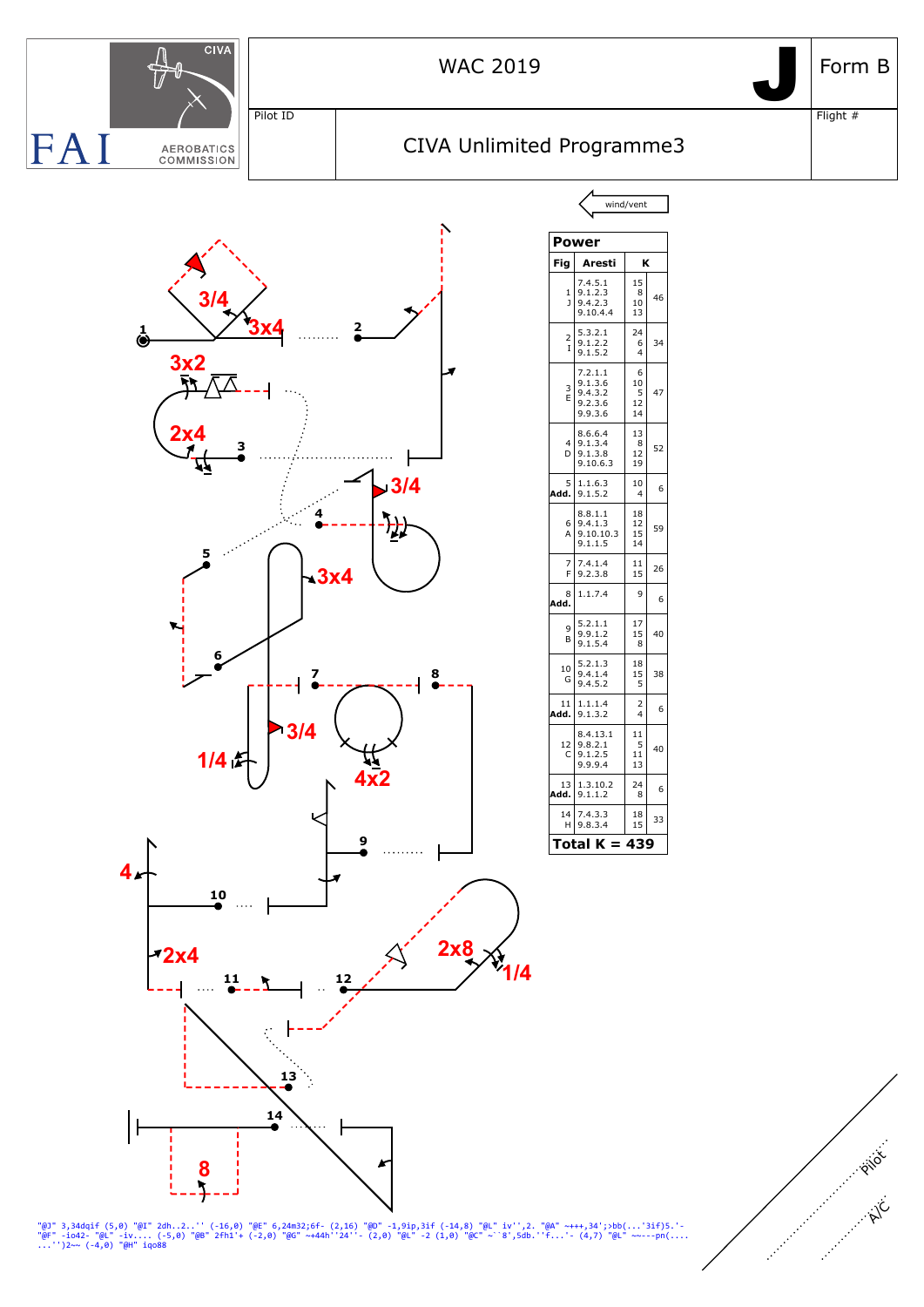![](_page_10_Figure_0.jpeg)

"@J" 3,34dqif (5,0) "@I" 2dh..2..'' (-16,0) "@E" 6,24m32;6f- (2,16) "@D" -1,9ip,3if++~~ (-1,1) "@L" ~~''4.iBb(````)....'',4+~ "@A" ~~++<br>,34.bb(.''3if..')''5-> "@F" -io42- "@L" -iv.... (-5,0) "@B" 2fh1'+ (-2,0) "@G" ~+44h''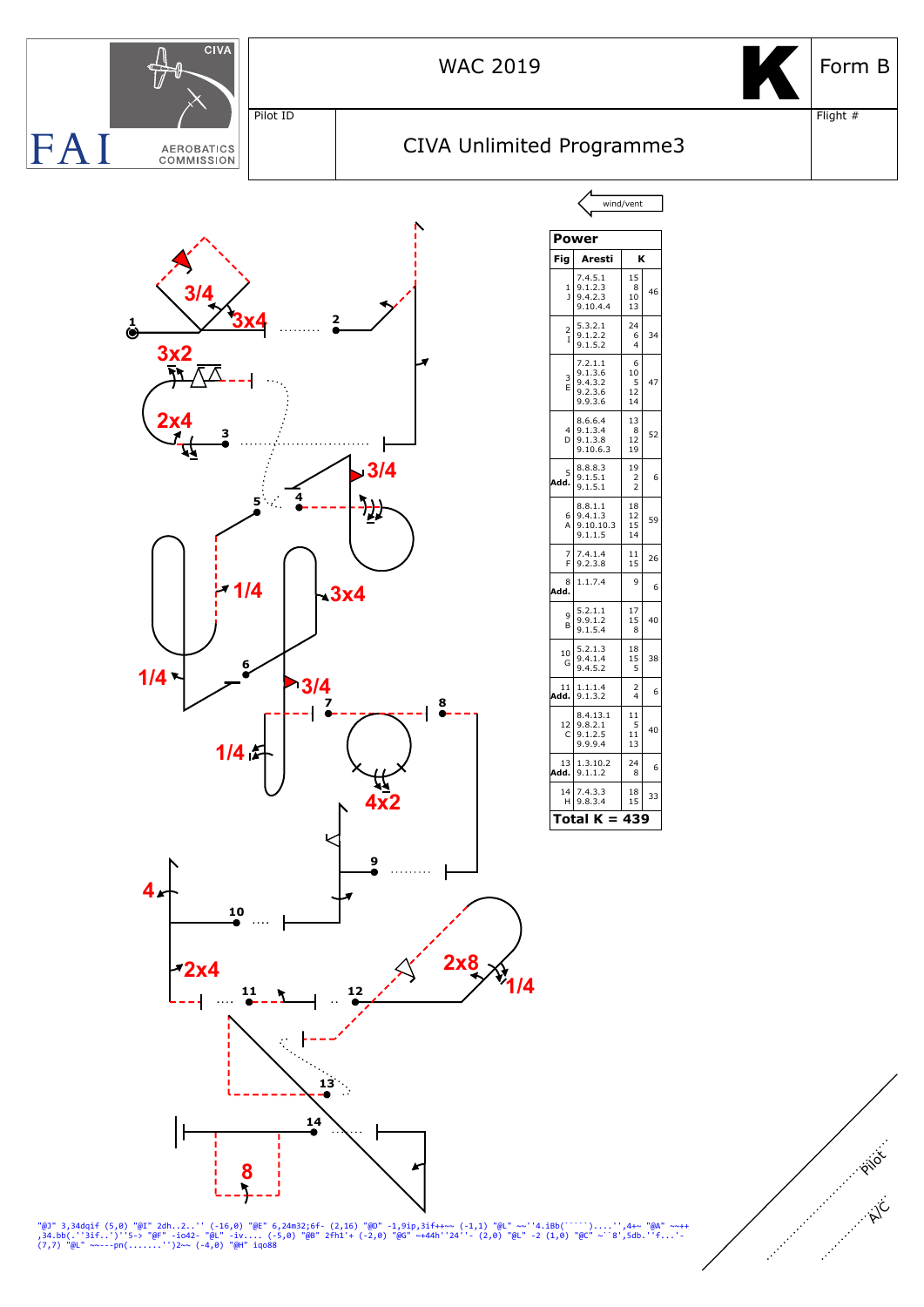![](_page_11_Figure_0.jpeg)

ej "@A" ,34;>bb(,3if),5-> "@F" -io42-` "@D" -````1,9ip,3if'' "@L" ++,4..iBb(```````4`)....4'+~~> "@J" ``+3,34dqif "@G" +++'44'h''24...<br>'----- "@L" -2 "@I" ~~+2dh(`)...2..''+++++++ (3,0) "@C" ```+`8,5``db......f..- "@L" ``-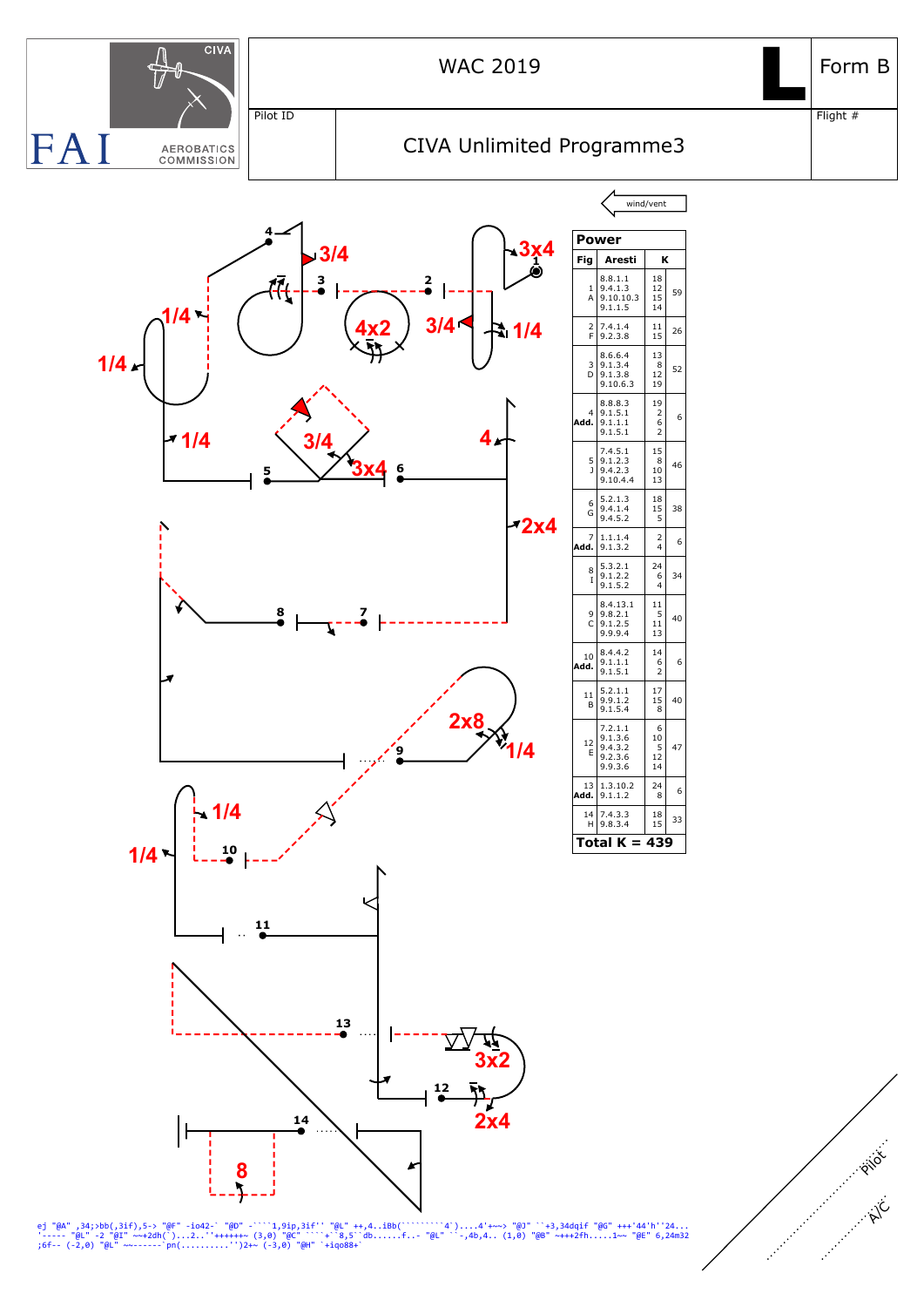![](_page_12_Figure_0.jpeg)

ej "@A" 4% '"|"34';>bB(```,3if...'),5-~> "@F" 3% -io"|"42-` "@D" 2% -`````1.',9ip,3if''+ "@L" 3% ++''2...''iBb(```````"|"4`)..''+~~><br>"@J" 2% `+3',34dq''if'' "@G" +++''"|"44''ih''24...'----~ "@L" 2% -`````'1.',9ip,3if''+ "@ 4" 4% '"|"34';>bB(````,3if...'),5-~> "@F<br>2% ``+3',34dq''if'' "@G" +++''"|"44''h''<br>' 2% ``-``,4'b.''"|"4''+ "@B" <sup>-</sup>><br>'|"88+``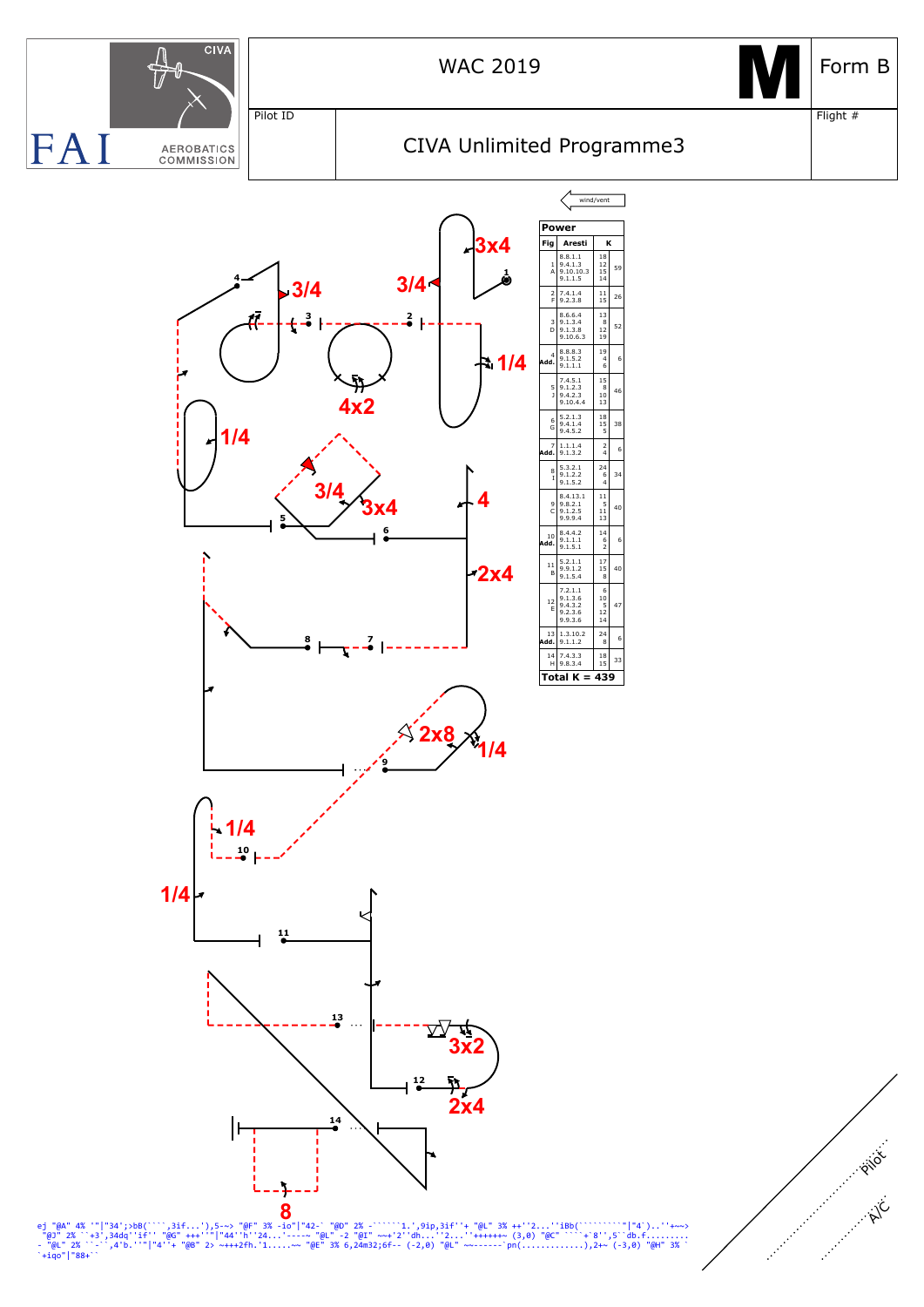![](_page_13_Figure_0.jpeg)

ej "@A" ,34;>bb(,3if),5-> "@F" -io42- "@L" -a (0,10) "@B" 2fh1 "@I" 2dh2 (0,14) "@E" 6,24m32;6f- "@D" -1,9ip,3if (0,12) "@L" 4in(2)> (0,<br>3) "@C" 28,5dbf- (0,14) "@L" -4b4 (0,2) "@J" 3,34dqif "@G" 44h24- (0,2) "@L" -4bB(4)2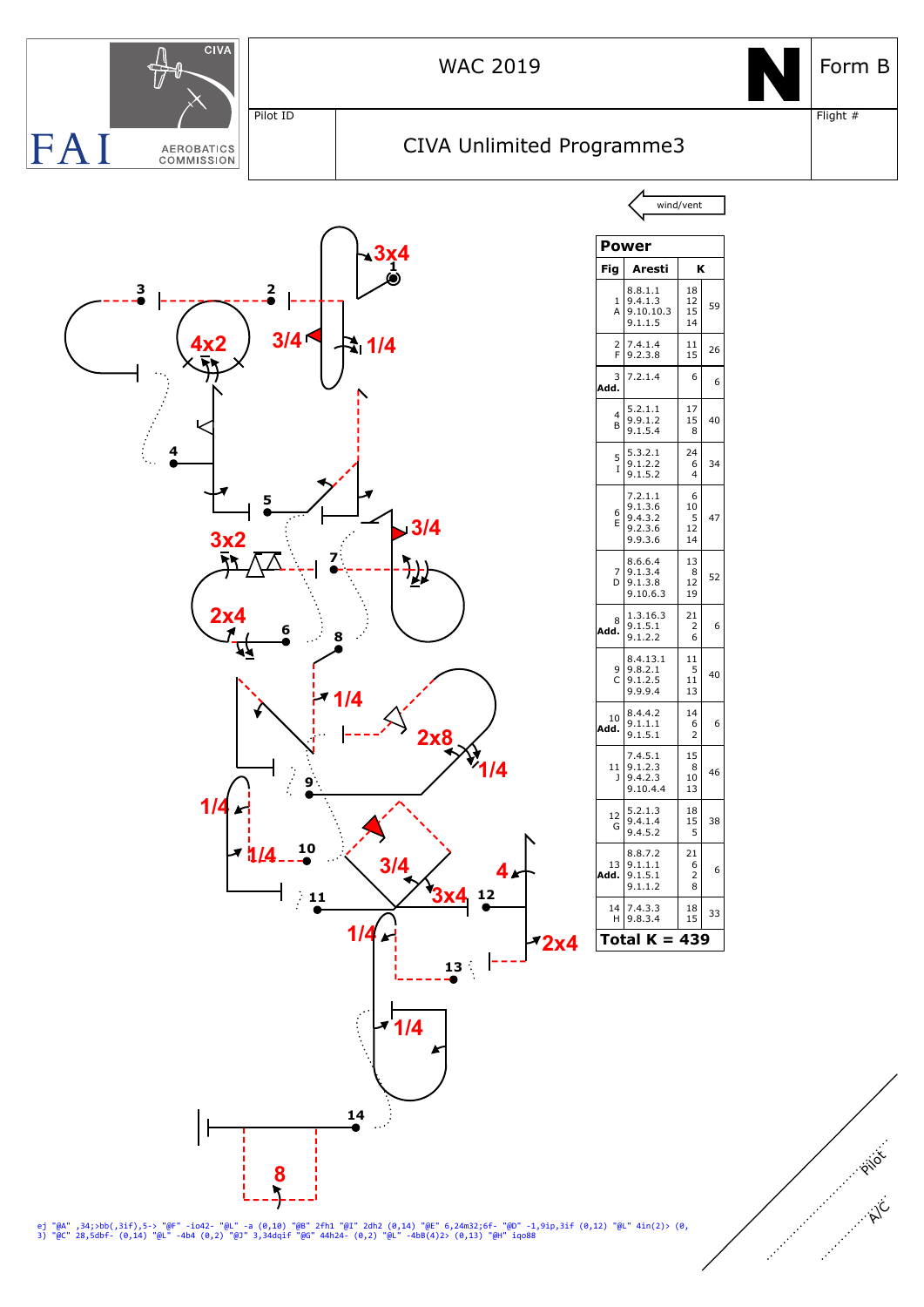![](_page_14_Figure_0.jpeg)

ed -2% "@I" ,2dh(``)',2.'+++~ -1% "@J" ,3',34``dqif -1% "@A" `34''bb(3if)5--~~ (2,0) -2% "@L" -.ip,4.~> (4,2) -2% "@H" iqo88 (4,3) "@L"<br>6% `,2a+~~ (1,1) -1% "@E" ..''6',24'm32;6f- (2,11) -1% "@F" -io42- (4,5) -1% "@D" -1,9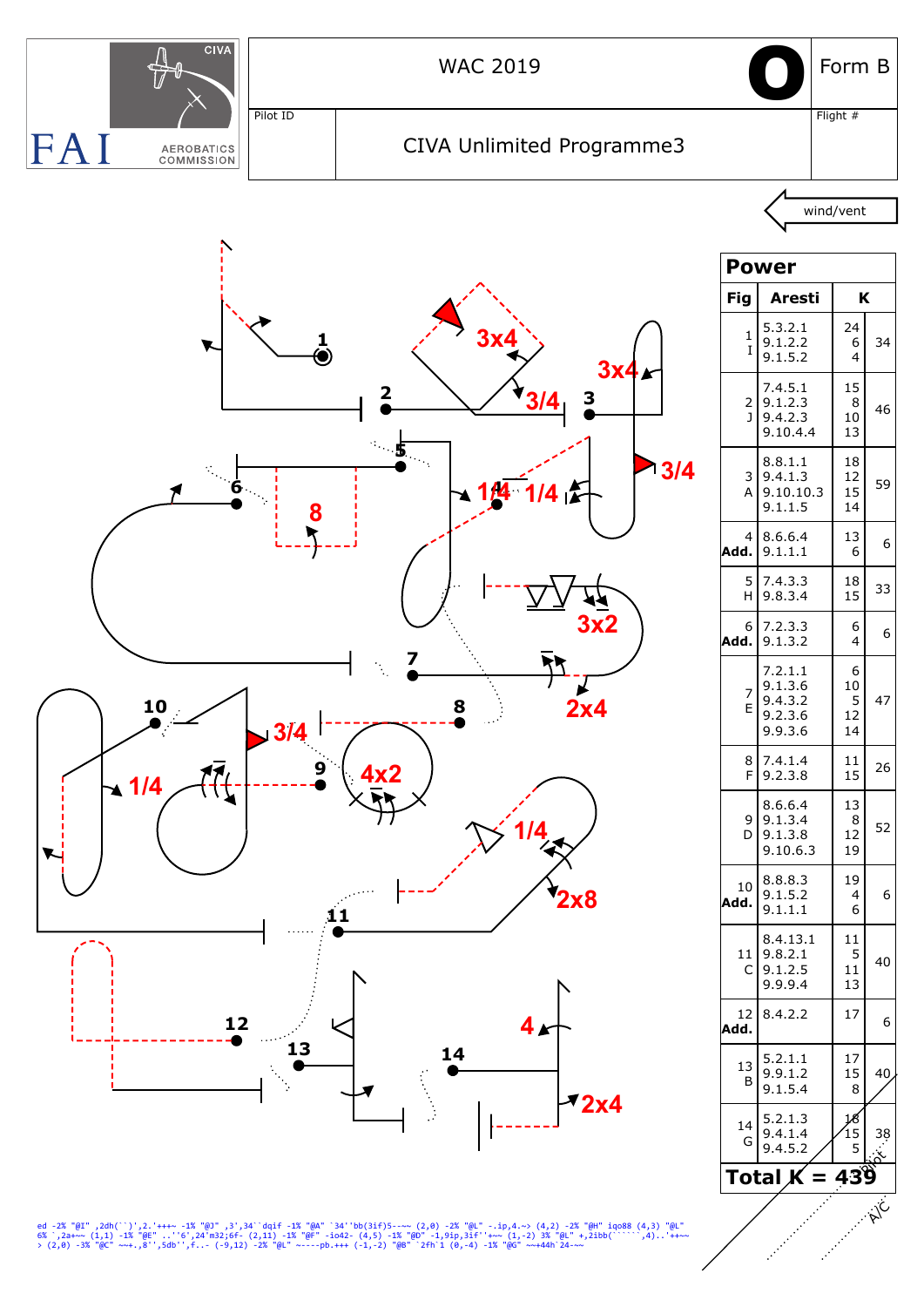![](_page_15_Figure_0.jpeg)

ed -2% "@I" ,2dh(``)',2.'+++~ -1% "@J" ,3',34``dqif -1% "@A" `34''bb(3if)5--~~ (-1,-3) "@L" -`````ic`2`````` (-1,13) "@D" -.1,9ip,3if~<br>> (0,8) -2% "@H" iqo88 (2,1) "@L" 3% `,2a+~~ (2,3) -1% "@E" ..''6',24'm32;6f- (2,11) -